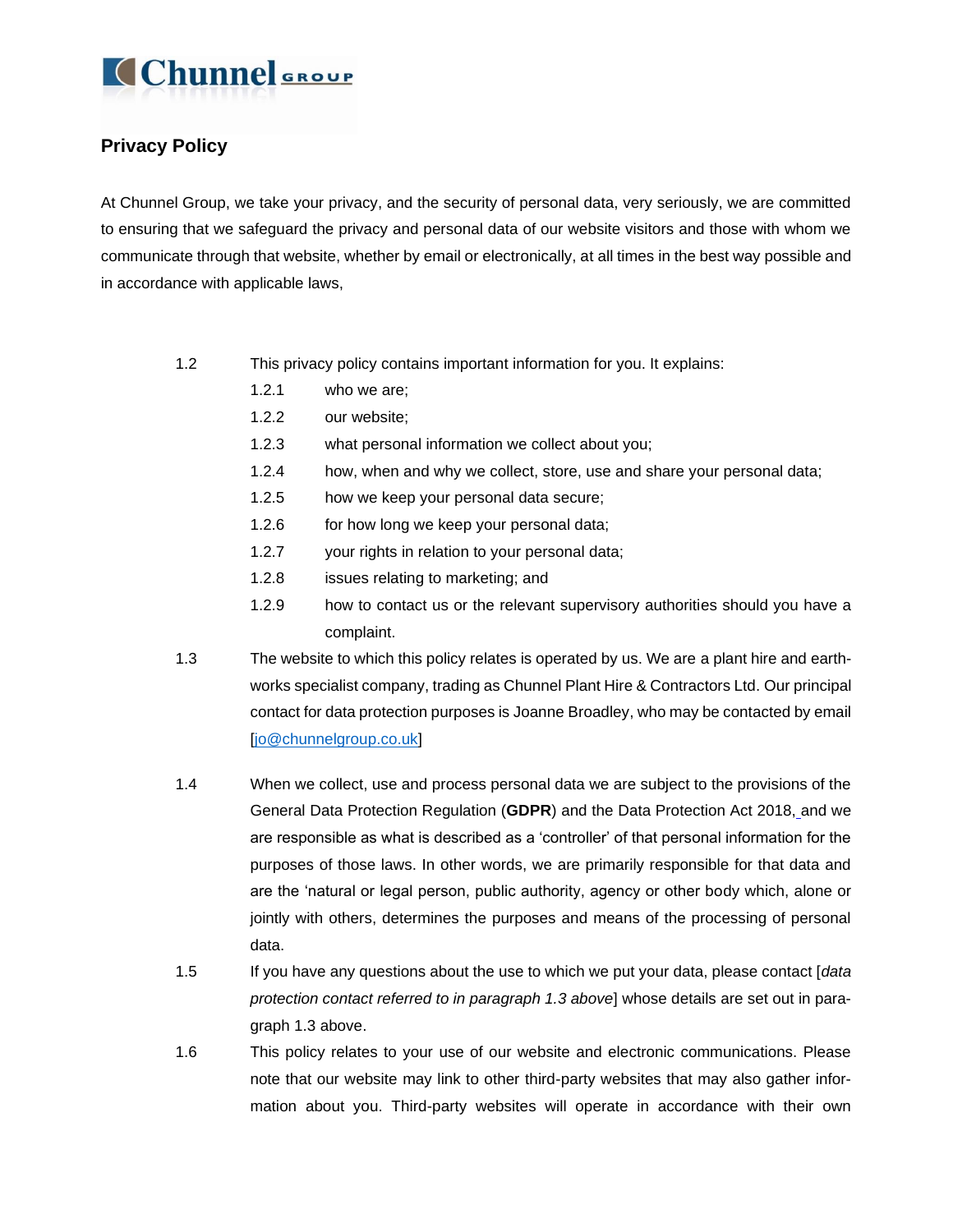

separate privacy policies, and we have no control over any personal data that they may acquire, store and use. For privacy information relating to these other third-party websites, you should consult their privacy policies as appropriate.

- 1.7 We are committed to preserving the privacy of your data so that we can:
	- 1.7.1 deliver services of a high quality to clients;
	- 1.7.2 at all times comply with the law and the various regulations that we are subject to;
	- 1.7.3 meet the expectations of clients, employees and third parties; and
	- 1.7.4 protect our reputation.
- 1.8 In this policy, please note the use of the following terms:

| personal data  |                                                                                                                                                                                                       |
|----------------|-------------------------------------------------------------------------------------------------------------------------------------------------------------------------------------------------------|
|                | has the meaning given to it by the [UK] GDPR and<br>means any information relating to an identified or iden-<br>tifiable individual (known as a data subject);                                        |
| processing     |                                                                                                                                                                                                       |
|                | means any operation or actions performed on per-<br>sonal data; for example collection, recording, organi-<br>sation, structuring, storing, altering, deleting or other-<br>wise using personal data. |
| we, us and our |                                                                                                                                                                                                       |
|                | refers to Chunnel Plant Hire & Contractors Ltd and its<br>directors;                                                                                                                                  |
| you and your   |                                                                                                                                                                                                       |
|                | refers to the person who is accessing our website and<br>whose data is processed;                                                                                                                     |

#### 2 **Your personal data**

- 2.1 Personal data is collected about you whenever you access our website, register with us, contact us, send us feedback, purchase services via our website, post material to our website, complete forms on our website, take part in customer surveys, participate in competitions via our website, submit reviews to or via our website.
- 2.2 Personal data is collected either directly (for example when you register with us, contact us, purchase services from us, complete forms or submit reviews on or via our website) or indirectly (for example where you are browsing our website through the use of 'cookies').
- 2.3 Personal data is also collected about you from our recruitment form on our website.
- 2.4 The personal data we receive and process is dependent upon how you access our website, what you do whilst you are accessing it, and what you perceive the end result of accessing our website will be.
- 2.5 In general, the sorts of data that we can acquire, depending upon the circumstances, include:
	- 2.5.1 your name, address, email, telephone number and other contact details;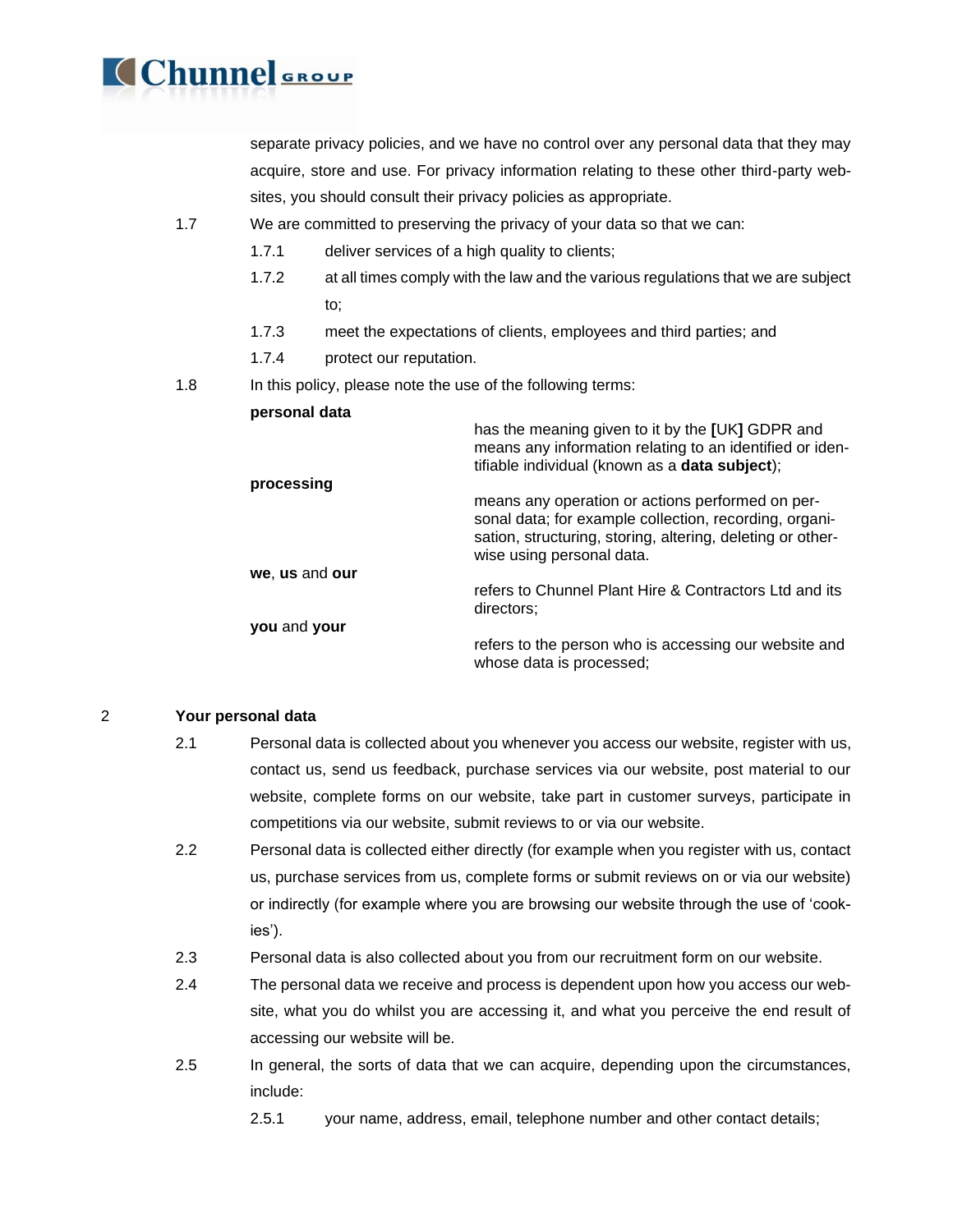

- 2.5.2 your date of birth;
- 2.5.3 your bank account or other financial details;
- 2.5.4 details of any feedback you give us, and this may be by phone, email, post or via social media;
- 2.5.5 information about the services we provide to you;
- 2.5.6 your account details, such as username, login details;
- 2.5.7 your IP address, the browser you use, your operating system;
- 2.5.8 the pages of our website, or other resources on that website, that you have accessed and when you accessed them;
- 2.5.9 details of any documents or other resources that you have downloaded from our website;
- 2.6 In general terms, we may use this personal data to:
	- 2.6.1 create and manage your account with us;
	- 2.6.2 verify your identity;
	- 2.6.3 provide services to you;
	- 2.6.4 customise our website and its content to your particular preferences;
	- 2.6.5 notify you of any changes to our website or to our services that may affect you;
	- 2.6.6 improve our services;
	- 2.6.7 receive your reviews and respond to them;
- 2.7 Please note that it is important that the personal data we hold about you is accurate and current. Please keep us informed if your personal details change during your relationship with us.
- 2.8 **[**Please note that our website is not intended for use by children, and we do not knowingly collect or use personal information relating to children.**]**

3 **The purposes for which your information is used**

- 3.1 Data protection law requires that we only use your personal data for the purposes for which it was acquired, or where we have a proper reason for using it<sup>4</sup>. Those reasons may include the following:
	- 3.1.1 Where you have given consent to the use of your personal data for one or more specific purposes.
	- 3.1.2 Where the use is necessary for the performance of a contract to which you are party, or in order to take steps at your request prior to entering into a contract.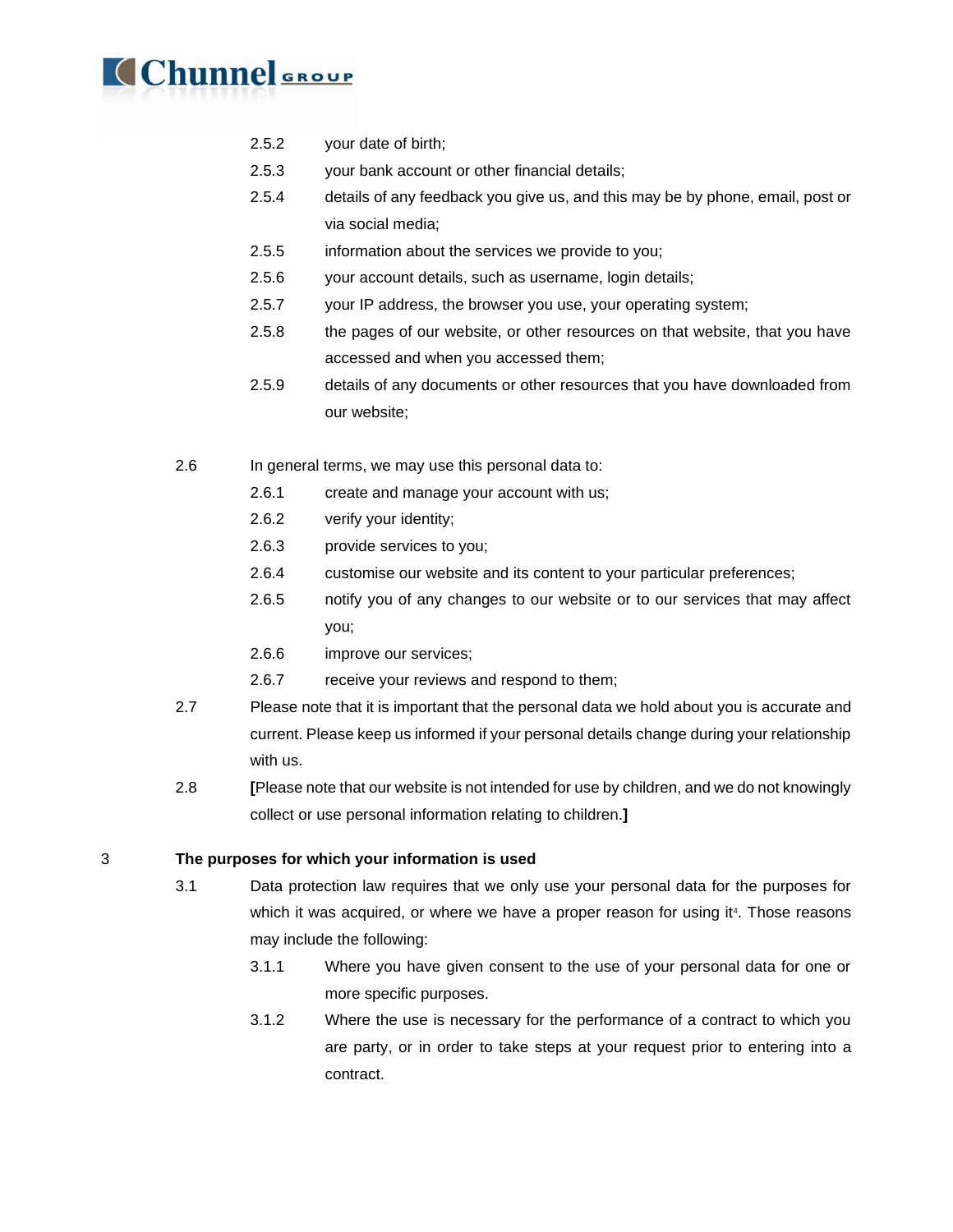- 3.1.3 Where the use is necessary for compliance with a legal obligation that we are subject to.
- 3.1.4 Where the use is necessary in order to protect your vital interests or those of another person.
- 3.1.5 Where the use is necessary for the performance of a task carried out in the public interest, or in the exercise of official authority vested in us.
- 3.1.6 Where the use is necessary for the purposes of our legitimate interests or those of a third party, except where those interests are overridden by your interests or fundamental rights and freedoms which require protection of personal data, in particular where you or the relevant person is a child.
- 3.2 The reasons set out above represent the general position as to the purposes for which data may be used. The specific position in relation to your personal data, however, is that we may use it for the following purposes<sup>5</sup>:
	- 3.2.1 In order to supply goods and/or services to you through or via our website. This processing relies upon the performance of a contract between us and the steps needed to deliver those contractual services.
	- 3.2.2 To prevent or detect fraud, either against you or against any other person involved in any matter in which you are involved. This will help to prevent any damage either to you, a third party, or to us. This processing relies upon factors related to our legitimate interests in processing the data.
	- 3.2.3 To preserve the confidentiality of commercially-sensitive information, and for our legitimate interests or those of a third party in relation to the protection of our, or another's, intellectual property and other commercially-valuable information. This processing relies upon your consent where this has been given, or upon factors related to our legitimate interests in processing the data (in that we are seeking to monitor and improve our website and/or the services we provide).
	- 3.2.4 In connection with credit control and credit reference checks in relation to the services we perform or the products we supply. This processing relies upon your consent where this has been given, upon factors related to our legitimate interests in processing the data (in that we are seeking to provide services as part of our business, or the performance of a contract between us, and the steps needed to deliver those contractual services).
	- 3.2.5 To analyse the use made of our website. Here we may make use of your IP address, where you are based, the type and version of the browser you use, details of your operating system, how you came to our website (for example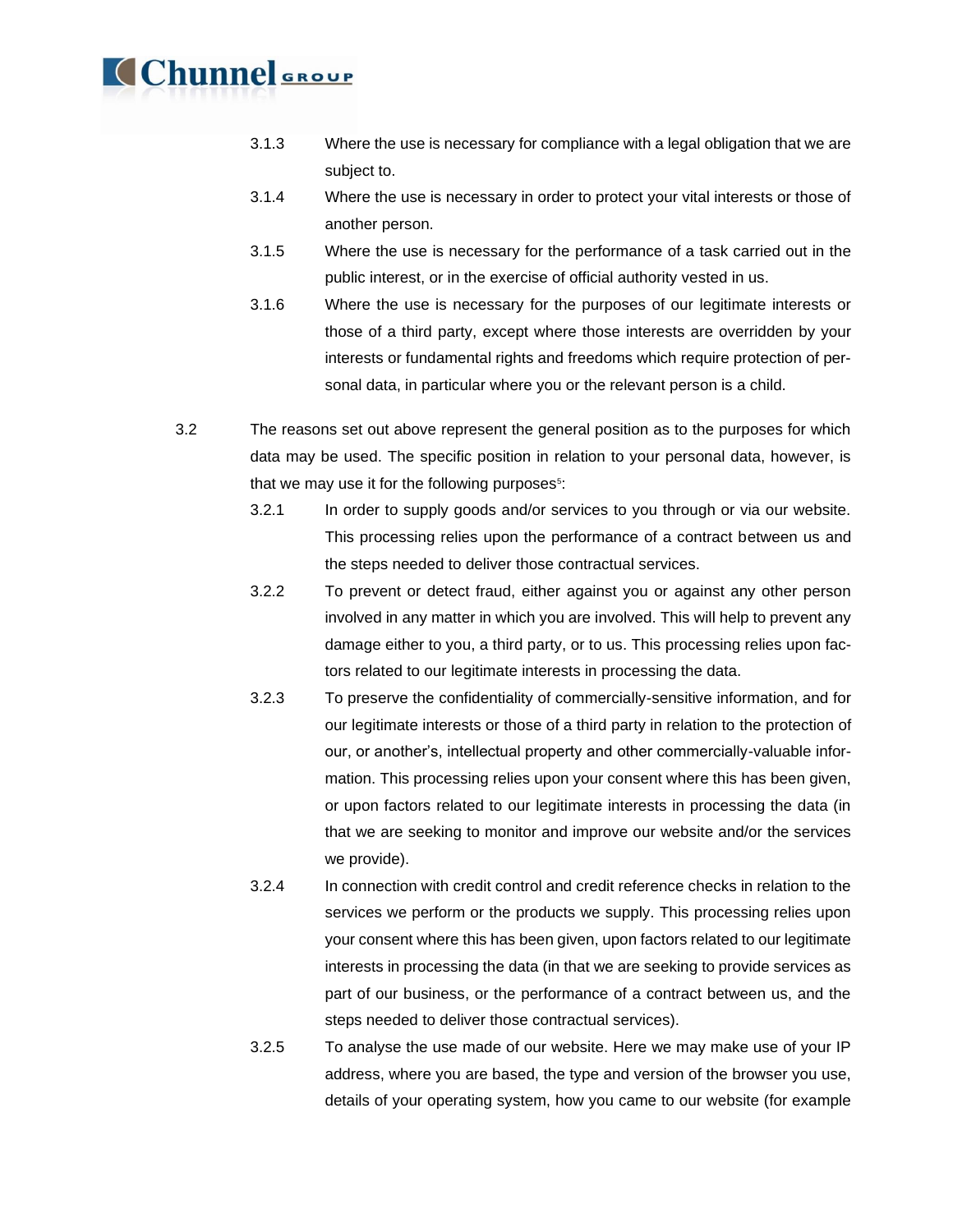whether you were referred from another website or from a search engine), how long you remained on our site, the number of pages on our site that you viewed, how you moved around our site, the links that you followed, and whether any of those links were used to leave our site. This processing relies upon you giving your permission and consent for Chunnel Plant Hire & Contracts Ltd, or upon factors related to our legitimate interests in processing the data (in that we are seeking to monitor and improve our website and/or the services we provide).

- 3.2.6 To improve the operation of our website and provide those services which you have requested us to provide. This may include taking such security measures as are appropriate, backing up the data we hold, and contacting you. This processing relies upon your consent where this has been given, or upon factors related to our legitimate interests in processing the data (in that we are seeking to provide services as part of our business, or the performance of a contract between us, and the steps needed to deliver those contractual services).
- 3.2.7 In relation to information which you wish to include in, or post on, our website (for example by submitting a review of our services, supplying a blog post or the publishing of other information). This processing relies upon your consent where this has been given, or upon factors related to our legitimate interests in processing the data (in that we are seeking to provide services as part of our business, or the performance of a contract between us, and the steps needed to deliver those contractual services).
- 3.2.8 For dealing with an enquiry submitted by you to us in connection with our services, or in relation to the supply of newsletters, email notifications, product data or general updates. This processing relies upon your consent where this has been given, or upon factors related to our legitimate interests in processing the data (in that we are seeking to provide services as part of our business, or the performance of a contract between us, and the steps needed to deliver those contractual services).
- 3.2.9 Where it is necessary for us to do so in order to establish, exercise or defend a legal claim, whether in court proceedings or in an administrative or out-ofcourt procedure. This processing relies upon factors related to our legitimate interests in processing the data.
- 3.2.10 In connection with the compliance by us with a legal obligation that we are subject to, or in order to protect your, or our, vital interests, or the vital interests of another natural person.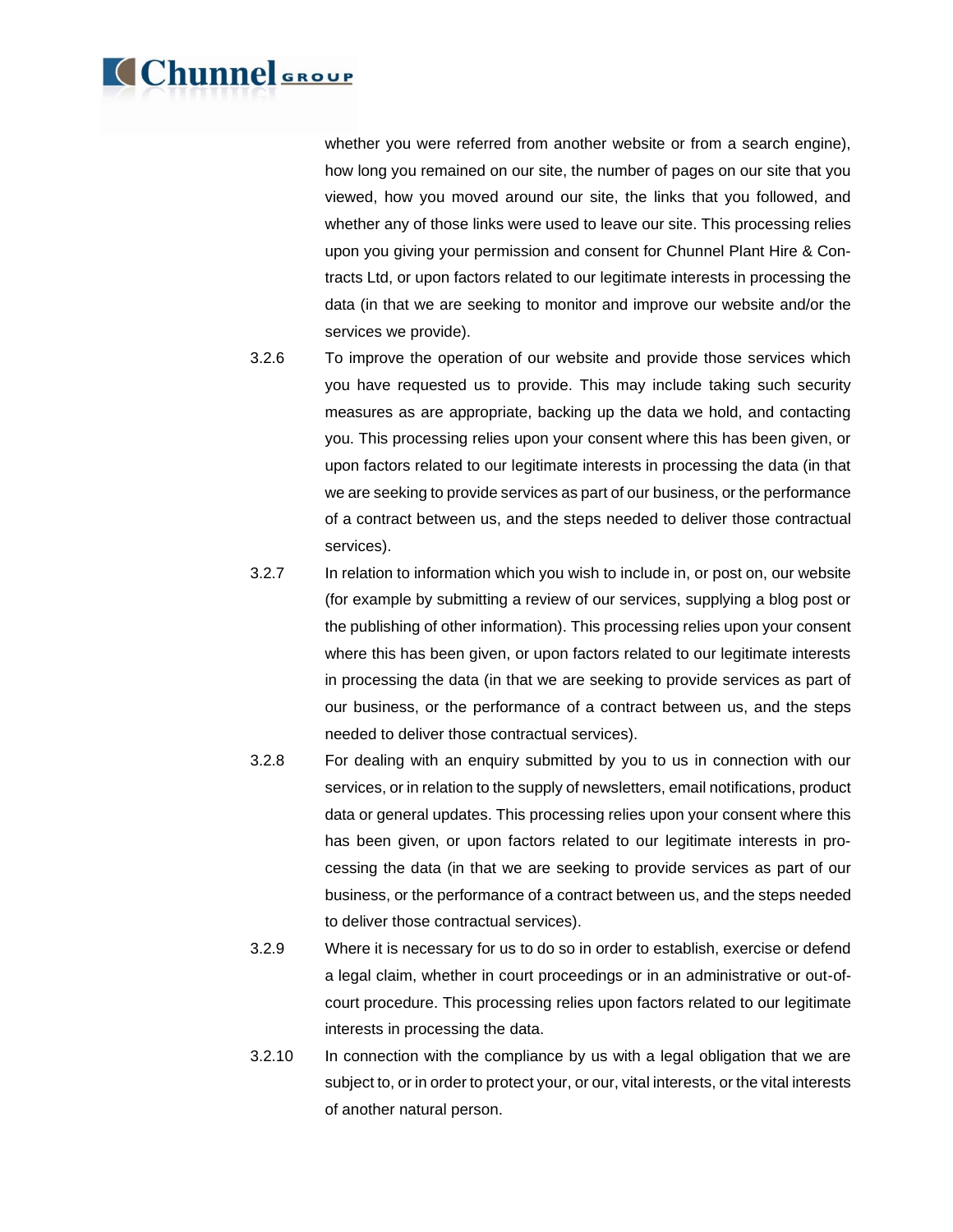3.3 The purposes set out above will not apply to what is termed 'special category personal information'. This includes personal information revealing racial or ethnic origin, political opinions, religious beliefs, philosophical beliefs, or trade union membership, genetic and biometric data, and data concerning health, sex life or sexual orientation. We will only ever process information of that nature with your explicit consent.

### 4 **Contacting you**

- 4.1 In addition to the general matters dealt with in paragraph 3.2 above, we may also need to send you updates concerning our services, and about relevant developments in relation to you, our services, or other related matters which might concern you, or be of interest to you. This may be by post, telephone, email or text, and may include information about the services we offer and information relating to changes in those services.
- 4.2 We regard ourselves as having a legitimate interest in processing your personal data for these purposes, and we take the view that we do not require your consent in order to do so. From time to time we undertake what are known as 'legitimate interest assessments' in order to balance our interests in contacting you with your interests in relation to your data. Where we believe that consent is required, we will contact you specifically for this, and will do so in a clear and transparent manner.
- 4.3 Where you have agreed to us doing so, we may also send you information about third party products/services in which you have expressed an interest, or which are relevant to any services that we have supplied.
- 4.4 Be assured that we treat your personal data with the utmost respect and will never share it with others for marketing or promotional purposes. You have, at all times, the right to request that we do not contact you for any purpose other than providing our services OR carrying out the matter which we are instructed to undertake. We may, however, require that you confirm your marketing preferences from time to time so that we can be sure that your views remain the same, especially in relation to issues such as legal and regulatory updates.

#### 5 **Sharing your data with others**

- 5.1 Notwithstanding the fact that we will not share your personal data for marketing purposes, it may be necessary for us to share your personal data with others in order to perform our services for you, to comply with our contractual obligations to you, to comply with our legal or regulatory obligations to you, or to comply with any contractual, legal or regulatory obligations that we are subject to. These may include: [*continue as appropriate*].
- 5.2 When sharing your personal data, we will ensure at all times that those with whom it is shared process it in an appropriate manner and take all necessary measures in order to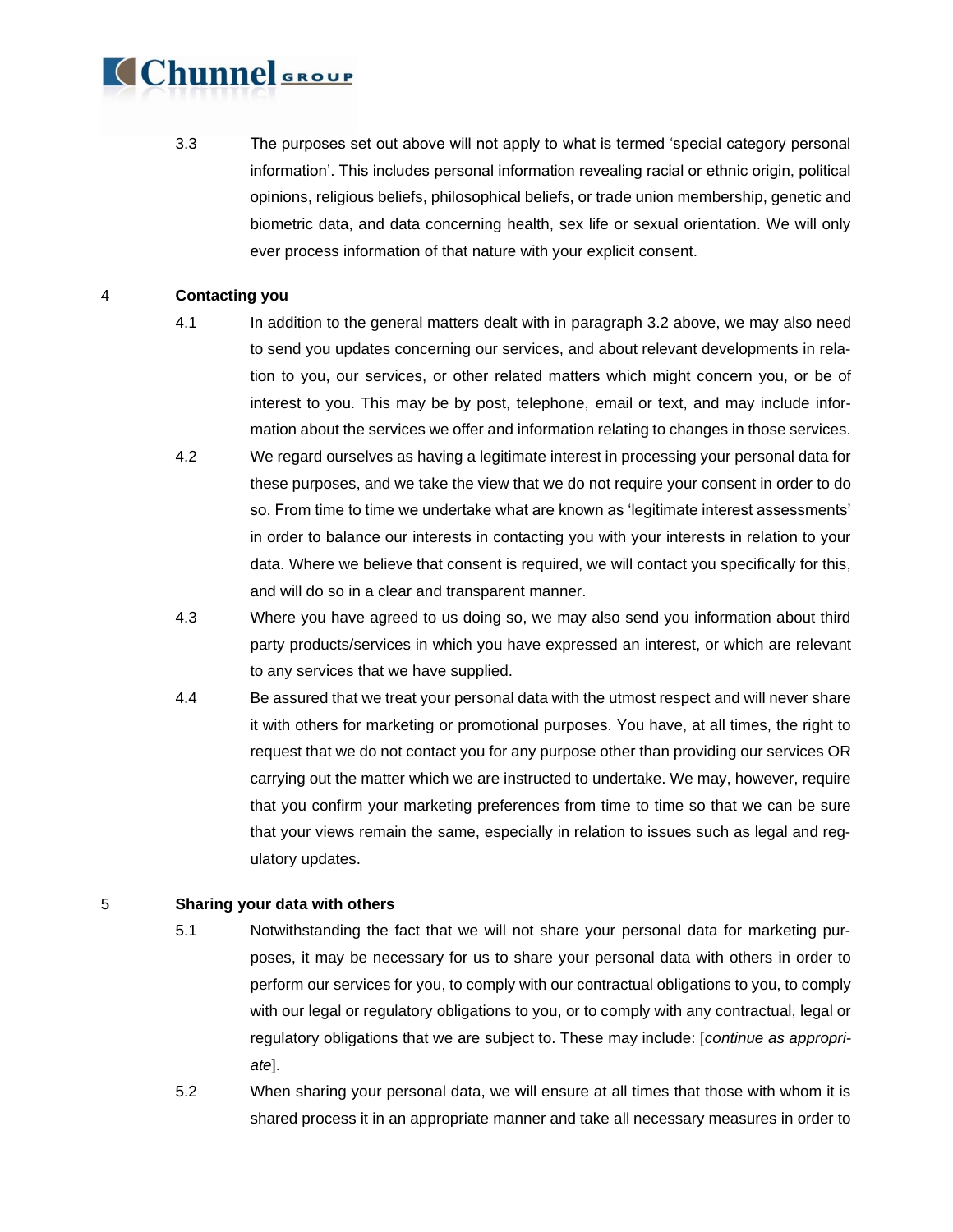protect it. In doing so we impose contractual obligations on all providers of services to ensure that your personal data is kept secure. We will only ever allow others to handle your personal data if we are satisfied that the measures which they take to protect that personal data are satisfactory.

- 5.3 Please be aware that, from time to time, we may be required to disclose your personal data to, and exchange information about you or relating to you with, government, law enforcement and regulatory bodies and agencies in order to comply with our own legal and regulatory obligations.
- 5.4 We may also need to share some personal information with other parties, such as potential buyers of some or all of our business or during a re-structuring. Usually, information will be anonymised, but this may not always be possible. The recipient of the information will be bound by confidentiality obligations.
- 5.5 From time to time it may be necessary for us to share data for statistical purposes (for example with our regulatory body). We will always take steps to try to ensure that information shared is anonymised but, where this is not possible, we will require that the recipient of the information keeps it confidential at all times.
- 5.6 You consent to Chunnel Plant Hire & Contractors Ltd to undertake a search with a Credit Reference Agency and Trade References.

6 **How your personal data is kept**

**Chunnel** GROUP

- 6.1 Your personal data will be kept secure at all times.
- 6.2 Some of your data may be held on i365 Application supporting Microsoft Azure Cloud based account systems, and Security Management systems safeguards by the processor and is put in place to protect that data. Where this takes place outside the EEA OR UK then the provisions set out in Paragraph 7 below will apply.
- 6.3 We operate various security measures in order to prevent loss of, or unauthorised access to, your personal data. In order to ensure this, we restrict access to your personal data to those with a genuine business need to access it, and we have procedures in place to deal with any suspected data security breach. We will notify you and any applicable regulator of a suspected data security breach where we are legally required to do so.
- 6.4 In addition, we take the following steps to protect your personal data: using encryption, extra security measures and security policies.
- 6.5 Personal data that is processed by us will not be retained for any longer than is necessary for that processing, or for purposes relating to or arising from that processing.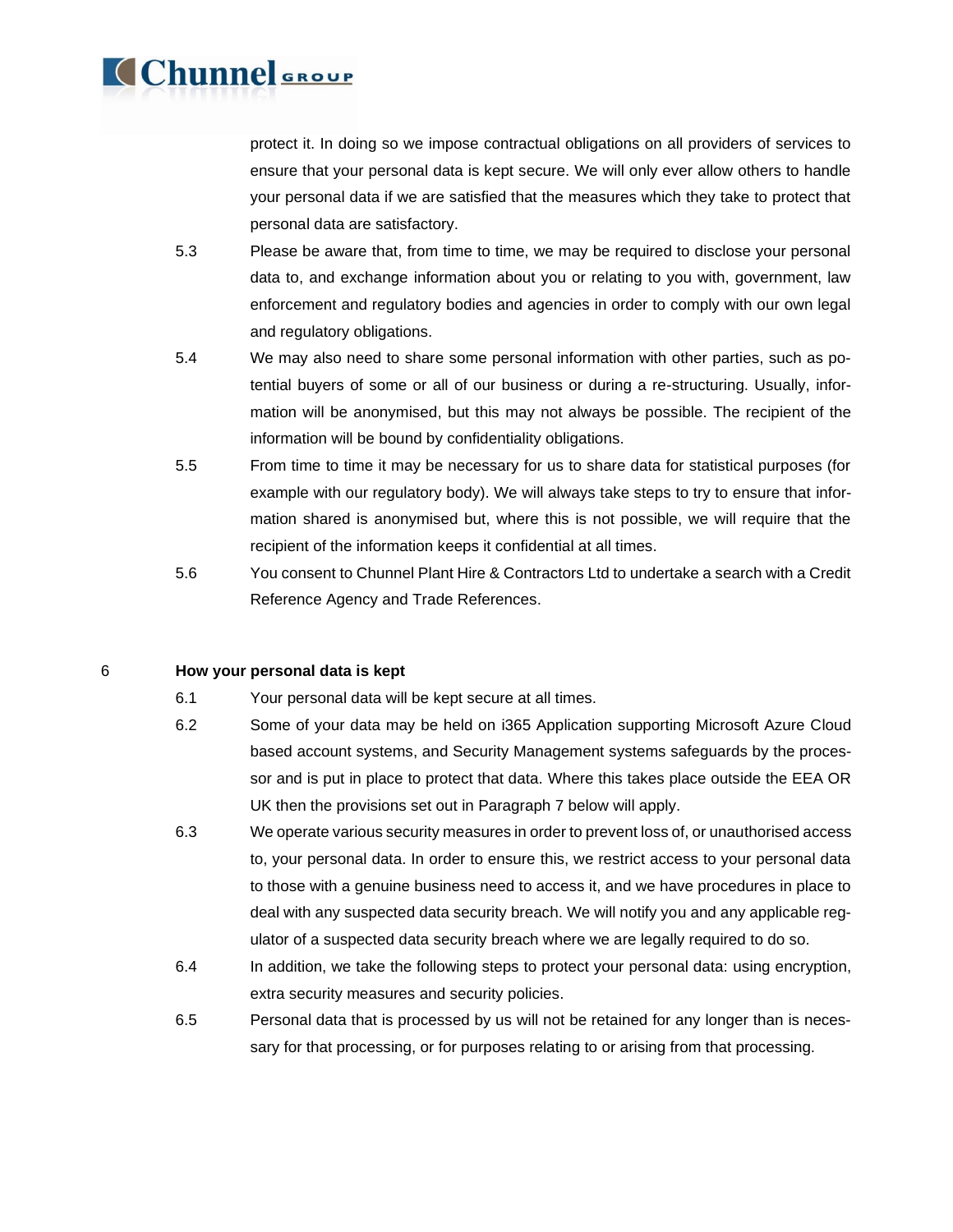- 6.6 Where your personal data is retained after we have finished providing our services to you, or where the contract with you has ended in any other way, this will generally be for one of the following reasons:
	- 6.6.1 so that we can respond to any questions, complaints or claims made by you or on your behalf;
	- 6.6.2 so that we are able to demonstrate that your matter was dealt with adequately and that you were treated fairly; or
	- 6.6.3 in order to comply with legal and regulatory requirements.
- 6.7 In general, we will retain your data for only so long as is necessary for the various objectives and purposes contained in this policy. Please note, however, that different periods for keeping your personal data will apply depending upon the type of data being retained and the purpose of its retention.
- 6.8 We will also retain your personal data as follows:
	- 6.8.2 Set out here any specific time-limits in relation to particular types of data; eg usage data, accounts data, publication data, data relating to enquiries made]
	- 6.8.3 So that we can inform you of updates concerning our services, and about relevant developments in relation to you, our services or other related matters which might concern you, or be of interest to you,
	- **.** for such time as is necessary for compliance with a legal obligation that we are subject to, or in order to protect your vital interests or the vital interests of another natural person.
- 6.9 We will delete and/or anonymise any personal data which it is no longer necessary for us to retain.

### 7 **Transferring your data outside the [EEA OR UK]**

- 7.1 From time to time, it may be necessary for us to transfer your personal data outside the **[**EEA OR UK**]** where, for example, those with whom we need to make contact on your behalf have offices outside the **[**EEA OR UK**]**, where electronic services and resources are based outside the **[**EEA OR UK**]**, or where there is an international element to your matter. Where this is the case, special rules apply to the protection of your data.
- 7.2 In particular, the web hosting services used by us are based in Leigh-on-Sea.
- 7.3 We will not transfer personal data relating to you to one or more of the following countries which have been assessed by the **[**European Commission OR Secretary of State**]** as providing an adequate level of protection for personal data:
- 7.5 For further information please contact Joanne Broadley responsible for data protection within the firm.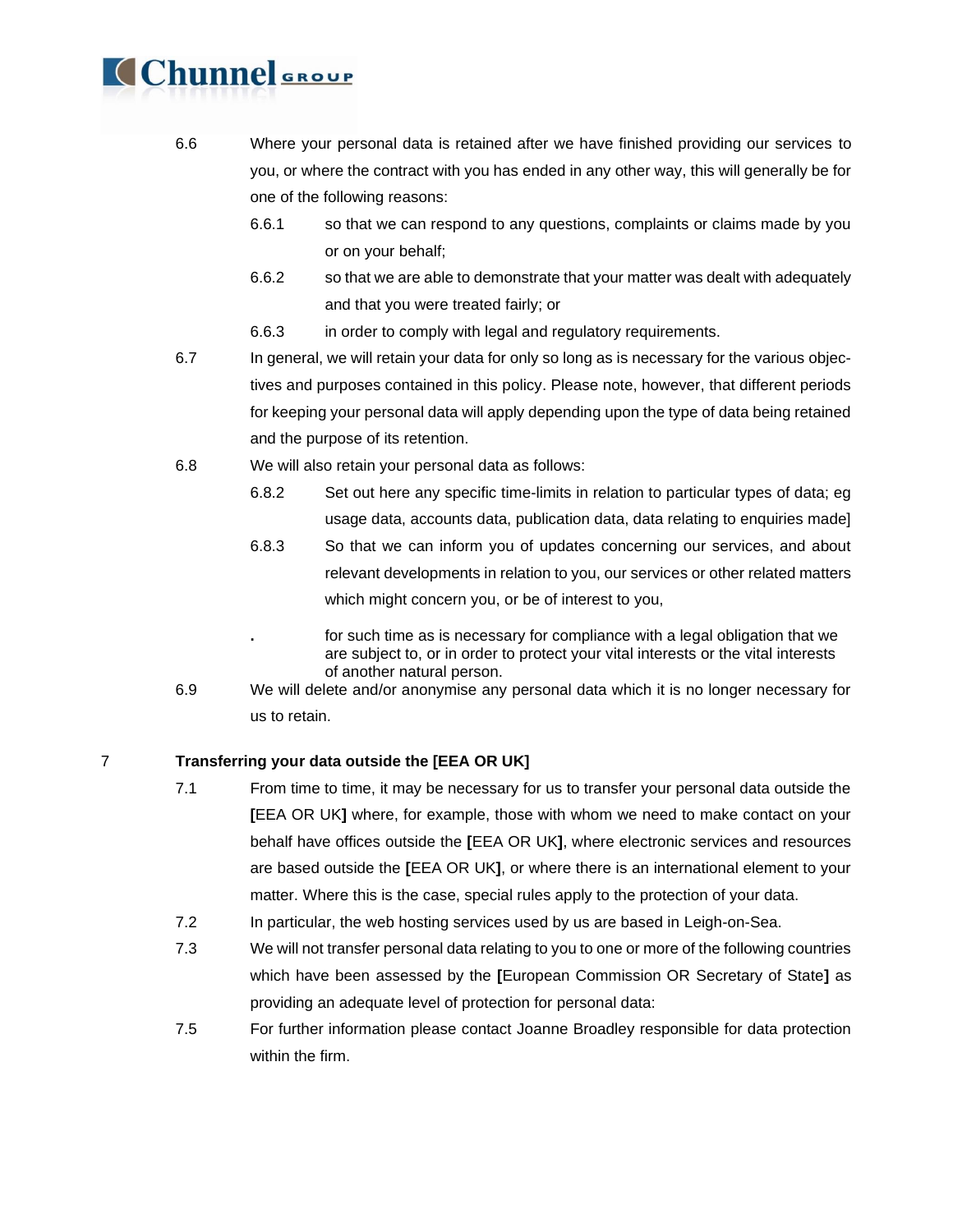

### 8 **Your rights in relation to your data**

- 8.1 Data protection legislation gives you, the data subject, various rights in relation to your personal data that we hold and process. These rights are exercisable without charge, and we are subject to specific time limits in terms of how quickly we must respond to you. Those rights are, in the main, set out in Articles 12–23 of the **[**UK**]** GDPR. They are as follows:
	- 8.1.1 **Right of access**—the right to obtain from us confirmation as to whether or not personal data concerning you is being processed, and, where that is the case, access to that personal data and various other information, including the purpose for the processing, with whom the data is shared, how long the data will be retained, and the existence of various other rights (see below).
	- 8.1.2 **Right to rectification**—the right to obtain from us, without undue delay, the putting right of inaccurate personal data concerning you.
	- 8.1.3 **Right to erasure**—sometimes referred to as the 'right to be forgotten', this is the right for you to request that, in certain circumstances, we delete data relating to you.
	- 8.1.4 **Right to restrict processing**—the right to request that, in certain circumstances, we restrict the processing of your data.
	- 8.1.5 **Right to data portability**—the right, in certain circumstances, to receive that personal data which you have provided to us in a structured, commonly used and machine-readable format, and the right to have that personal data transmitted to another controller.
	- 8.1.6 **Right to object**—the right, in certain circumstances, to object to personal data being processed by us where it is in relation to direct marketing, or in relation to processing supported by the argument of legitimate interest.
	- 8.1.7 **Right not to be subject to automated decision making**—the right not to be subject to a decision based solely on automated processing, including profiling, which produces legal effects concerning you or similarly significantly affects you.
- 8.2 Full details of these rights can be found in the **[**UK**]** GDPR or by reference to guidance produced by the Information Commissioner's Office.
- 8.3 In the event that you wish to exercise any of these rights you may do so by:
	- 8.3.1 contacting us using any medium you wish, including in writing, by telephone, by text, electronically, or using such social media as we employ for communication purposes;
	- 8.3.2 by completing a form which we can supply to you for this purpose; or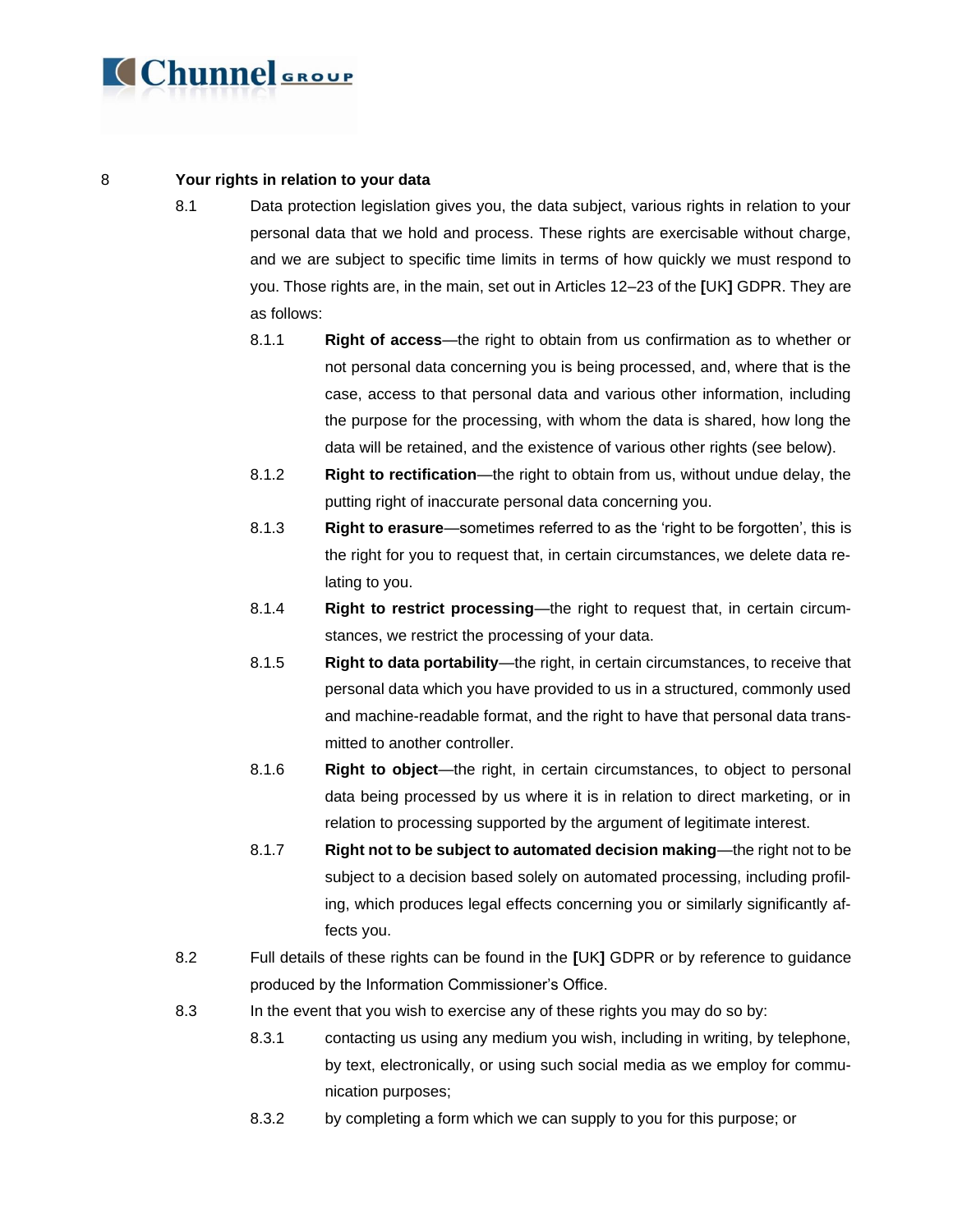

8.3.3 through a third-party whom you have authorised for this purpose.

### 9 **About cookies**

- 9.1 We use cookies in connection with the operation of our website. A cookie is a small file that is sent by a web server (where we host our website) to a web browser (from where you view our website) and which is then stored by the browser. The cookie contains an identifier which is stored in your browser and then sent back to our server each time your browser accesses our website. These cookies may either be 'persistent cookies' (in which case they will continue to be held by your browser until they are deleted, or until a specified event/date) or they will be 'session cookies' which expire when you close your browser.
- 9.2 Usually, cookies do not hold any data by which you can be identified, although if we do hold personal data about you (for example, because you have subscribed to a service that we offer) the cookie may be linked to that data.
- 9.3 We also use cookies for the following purposes:
	- 9.3.1 The reasons for the use of cookies, eg for authentication purposes, to identify users who are using a membership service, personalising the web browsing experience, security, advertising, analysis, or as appropriate. In all cases identify the cookies used.
- 9.4 In addition to cookies used by us, our service providers may also use cookies, and those cookies may also be stored in your browser when you visit our website.
- 9.5 We use Google Analytics. This uses cookies to gather data about how users use our website. This data is used to create reports about that use. Further information about Google's use of data may be obtained from Google's website.
- 9.6 In order to operate our website, cookies are used for sessions which are stored only until you leave the website or close your web browser. Further information about this use, and the privacy policy for this service provider, please contact [info@chunnelgroup.co.uk].
- 9.7 If you wish to do so then, usually, you can prevent cookies from being downloaded to your browser and can delete those that have already been downloaded. How this may be achieved varies between different browsers. Consult the website of your browser provider for more details.
- 9.8 However, you should be aware that if you block or delete cookies this may have a detrimental impact upon your ability to access our website, and the services that we provide. It may mean that not all of the facilities on our website will be accessible by you, or it may mean that you are unable to access any member services which we provide. **[**We regret that we cannot, for technical reasons, supply [*specify services, facilities or features*] unless your browser is set to accept cookies.**]**